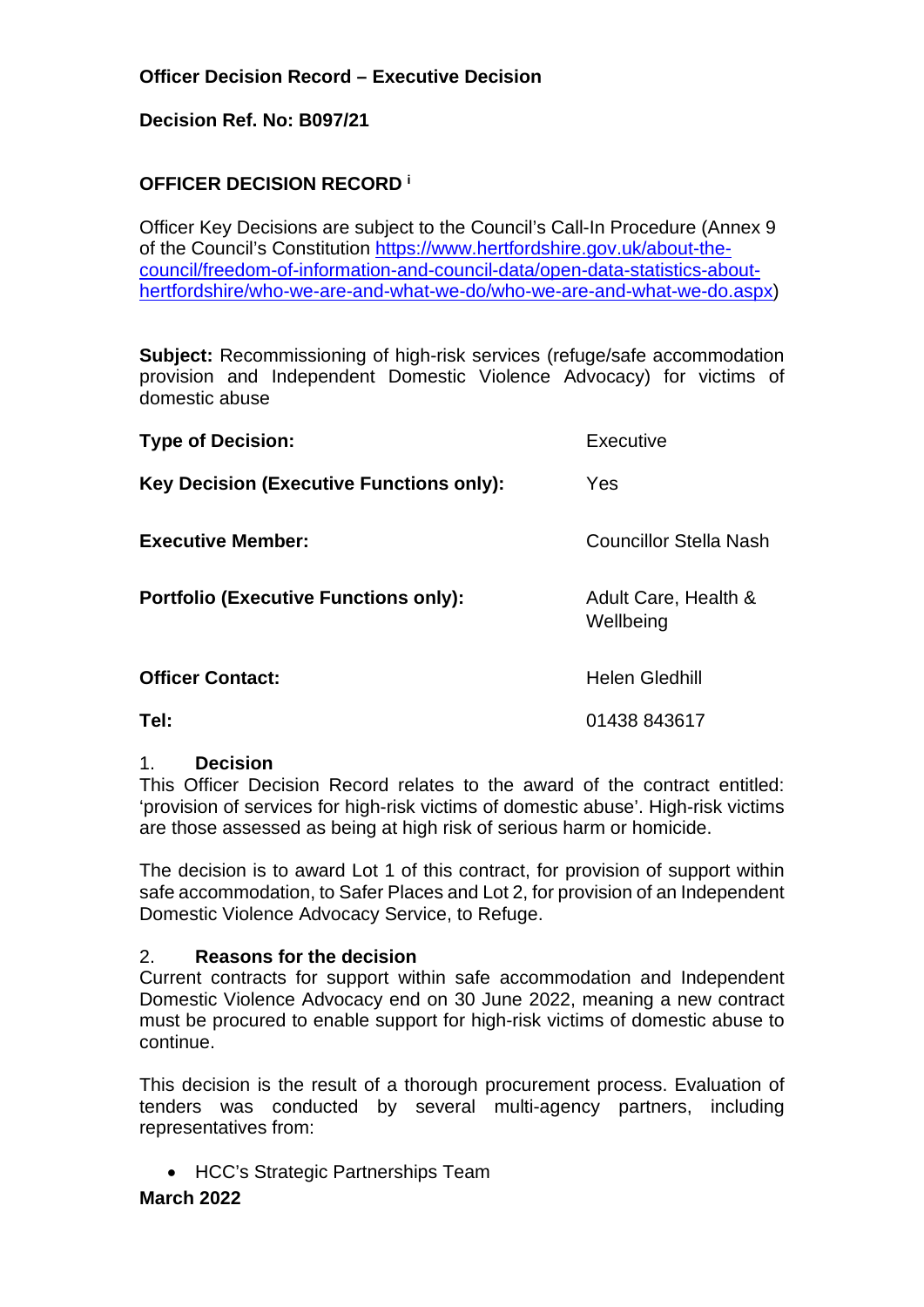- The Office of the Police and Crime Commissioner
- Both of Hertfordshire's Clinical Commissioning Groups
- District and Borough Councils
- Hertfordshire's Survivor Shadow Board, which is made up of people with lived experience of domestic abuse in the county.

Refuge and Safer Places were identified, by the evaluation panel, as the highest scoring tenderers.

#### 3. **Alternative options considered and rejected**

Award to other tenderers was considered during the evaluation stage of this procurement. This was decided against as these tenderers did not score as highly as those submitted by Safer Places and Refuge.

4. **Consultation** *(see Summary of Requirements below)*

**Was any Councillor consulted? Yes If yes: Councillor Stella Nash**  (a) Comments of Executive Member

*None* 

(b) Comments of other consultees

*None* 

- 5. **Any conflict of interest declared by a councillor who has been consulted in relation to the decision**
- 6. **Following consultation with the Executive Member, I am proceeding with the proposed decision.**

Signed: Chris Badger

Title: Executive Director, Adult Care Services

Date: 15.03.2022

Copies of record to:

- All consultees
- hard & electronic copy (if required to be made available for public inspection) to Democratic Services Manager - Room 213 County Hall.<sup>ii</sup>

**March 2022**